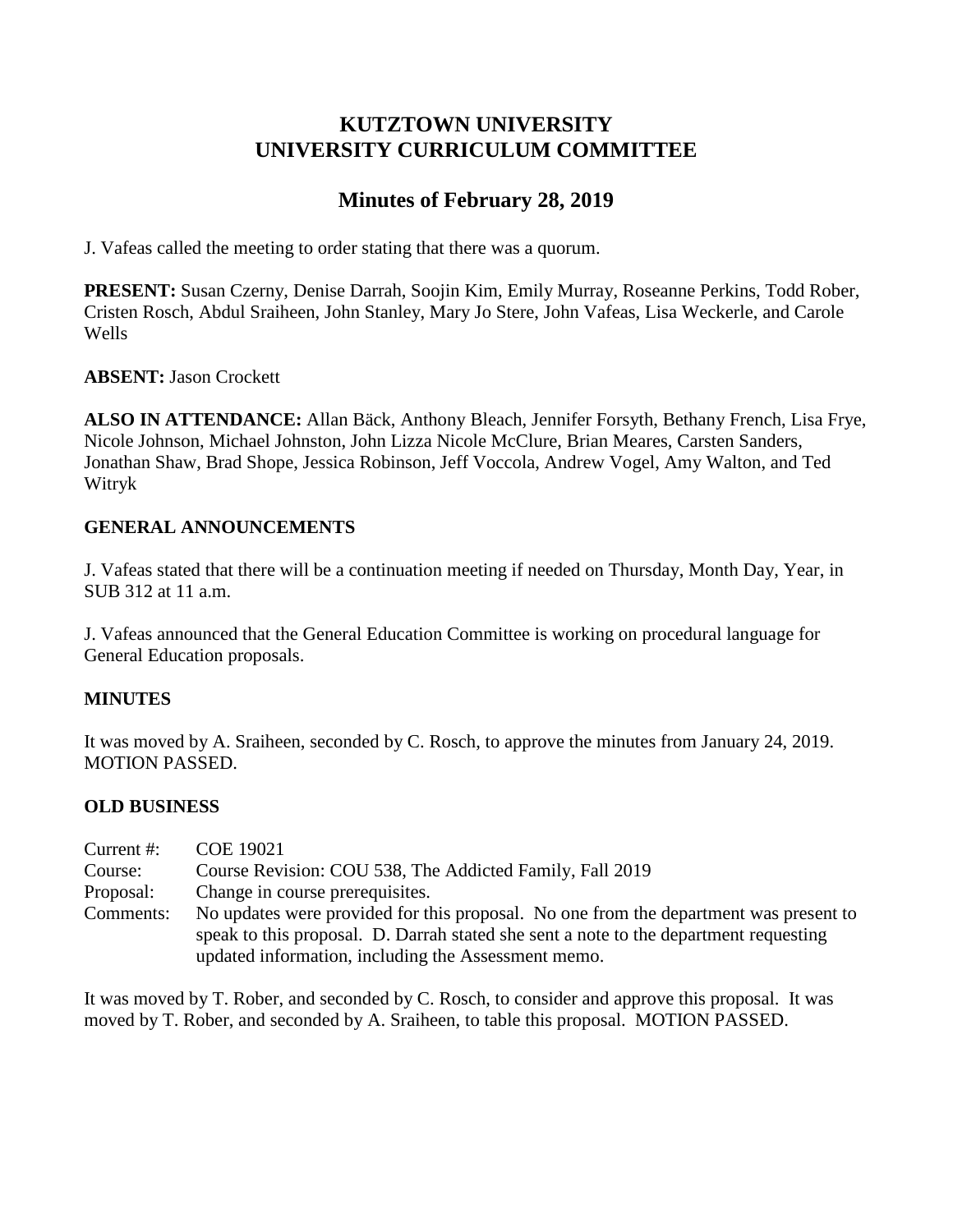Current #: LAS 19031 Course: New Course: CHM 332, Biochemistry of Human Disease and Disorders, Fall 2019 Proposal: Addition of a new course to the Master Course Listing. Comments: C. Sanders was present to speak to this proposal. An updated proposal was submitted to the UCC SharePoint prior to the meeting, and includes clarified prerequisites. The effective date was changed from Spring 2019 to Fall 2019.

It was moved by T. Rober, and seconded by C. Rosch, to consider and approve this proposal. MOTION PASSED.

| Current $#$ : | LAS 19052                                                                                                                                                                        |
|---------------|----------------------------------------------------------------------------------------------------------------------------------------------------------------------------------|
| Course:       | Program Revision: BS Public Administration, Fall 2019                                                                                                                            |
| Proposal:     | Change in program electives.                                                                                                                                                     |
| Comments:     | A. Sraiheen noted that the check sheet for this program still includes BUS 171, a course<br>which his department is no longer offering. It was recommended to table the proposal |
|               | since no representatives from the department were present to speak to this proposal.                                                                                             |

It was moved by A. Sraiheen, and seconded by T. Rober, to consider and approve this proposal. It was moved by A. Sraiheen, and seconded by R. Perkins, to table this proposal. MOTION PASSED.

# **NEW BUSINESS**

### **College of Business**

| Current $#$ : | COB 19079                                                                                |
|---------------|------------------------------------------------------------------------------------------|
| Course:       | New Course: BUS 520, Health Services Administration, Fall 2019                           |
| Proposal:     | Addition of a new course to the Master Course Listing.                                   |
| Comments:     | A. Sraiheen noted that the course is 3 cr, 3 sh. B. Meares stated that the course number |
|               | will be BUS 520.                                                                         |

It was moved by T. Rober, and seconded by C. Rosch, to consider and approve this proposal. MOTION PASSED.

| Current $#$ : | <b>COB 19081</b>                                                                         |
|---------------|------------------------------------------------------------------------------------------|
| Course:       | Course Revision: MGM 327WI, Small Business Management, Fall 2019                         |
| Proposal:     | Change in course syllabus and prerequisites.                                             |
| Comments:     | The committee remarked that there was no curriculum map attached to the proposal, and    |
|               | that the prerequisites were not clear. J. Stanley asked if the prerequisite is "CMP 100" |
|               | only, or "CMP 100-level", J. Vafeas responded that it should be "CMP 100-level." The     |
|               | committee requests that the department upload an updated version with the changes and a  |
|               | curriculum map.                                                                          |

It was moved by A. Sraiheen, and seconded by T. Rober, to consider and approve this proposal. MOTION PASSED.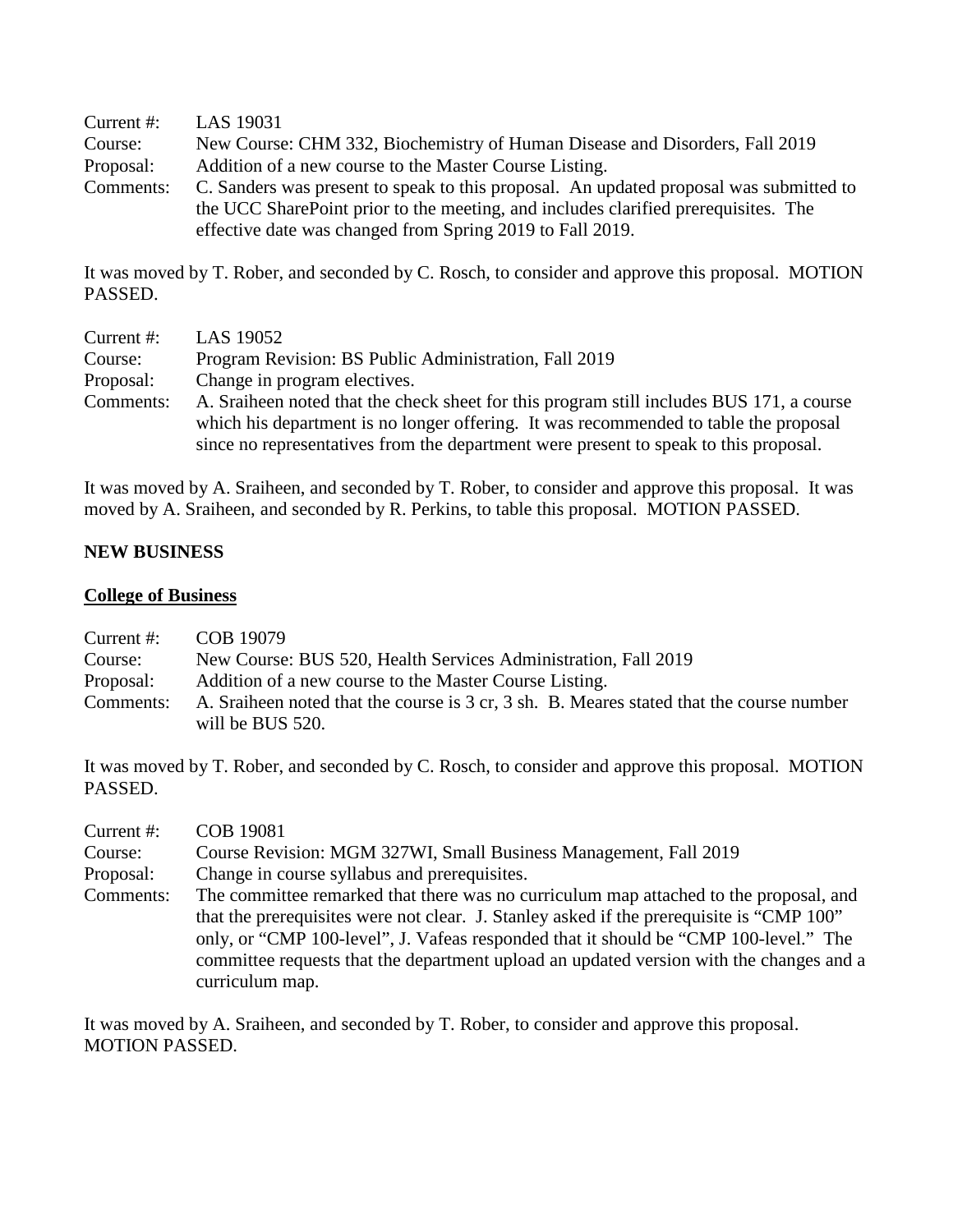#### **College of Education**

Current #: COE 19003 Program: New Program: Special Education Visual Impairment Certification, Fall 2019 Proposal: Addition of a new concentration/track program. Comments: N. Johnson was present to speak to this proposal. This proposal is to create a separate Visual Impairment certification program from the VI/PreK-4 major program. J. Vafeas noted that it needs to be resubmitted as a clean proposal. J. Vafeas requested that the proposal be tabled.

It was moved by D. Darrah, and seconded by T. Rober to consider and approve this proposal. It was moved by C. Wells, and seconded by S. Czerny, to table this proposal. MOTION PASSED.

#### **College of Liberal Arts & Sciences**

| Current $#$ : | LAS 19039                                                                                   |
|---------------|---------------------------------------------------------------------------------------------|
| Course:       | New Course: PSY 115, Self and Social Identities, Summer I 2019                              |
| Proposal:     | Addition of a new course to the Master Course Listing.                                      |
| Comments:     | B. Meares noted that the course number will be PSY 115, and that it is not a selected       |
|               | topics course. J. Vafeas observed that many of the references on the reference list are     |
|               | older, and it does not have many current works. T. Rober remarked that the course           |
|               | outline is brief and needs expansion. S. Czerny stated that the course rationale reads like |
|               | a course description.                                                                       |

It was moved by A. Sraiheen, and seconded by C. Rosch to consider and approve this proposal. It was moved by S. Czerny, and seconded by C. Wells, to table this proposal. MOTION PASSED.

| Current #: | LAS 19056                                                                          |
|------------|------------------------------------------------------------------------------------|
| Course:    | Course Revision: ENG 244, Documentary Film & Theories of Representation, Fall 2019 |
| Proposal:  | Change in course description and syllabus, and change in course prerequisites.     |

It was moved by T. Rober, and seconded by S. Kim to consider and approve this proposal. MOTION PASSED.

| Current $#$ : | LAS 19057                                                                           |
|---------------|-------------------------------------------------------------------------------------|
| Course:       | New Course: ENG 326, Punk Cultures in America, Fall 2019                            |
| Proposal:     | Addition of a new course to the Master Course Listing.                              |
| Comments:     | B. Meares noted that the course number will be ENG 319. A. Walton noted that course |
|               | number was already in use, the course number was changed to ENG 326.                |

It was moved by A. Sraiheen, and seconded by T. Rober to consider and approve this proposal. MOTION PASSED.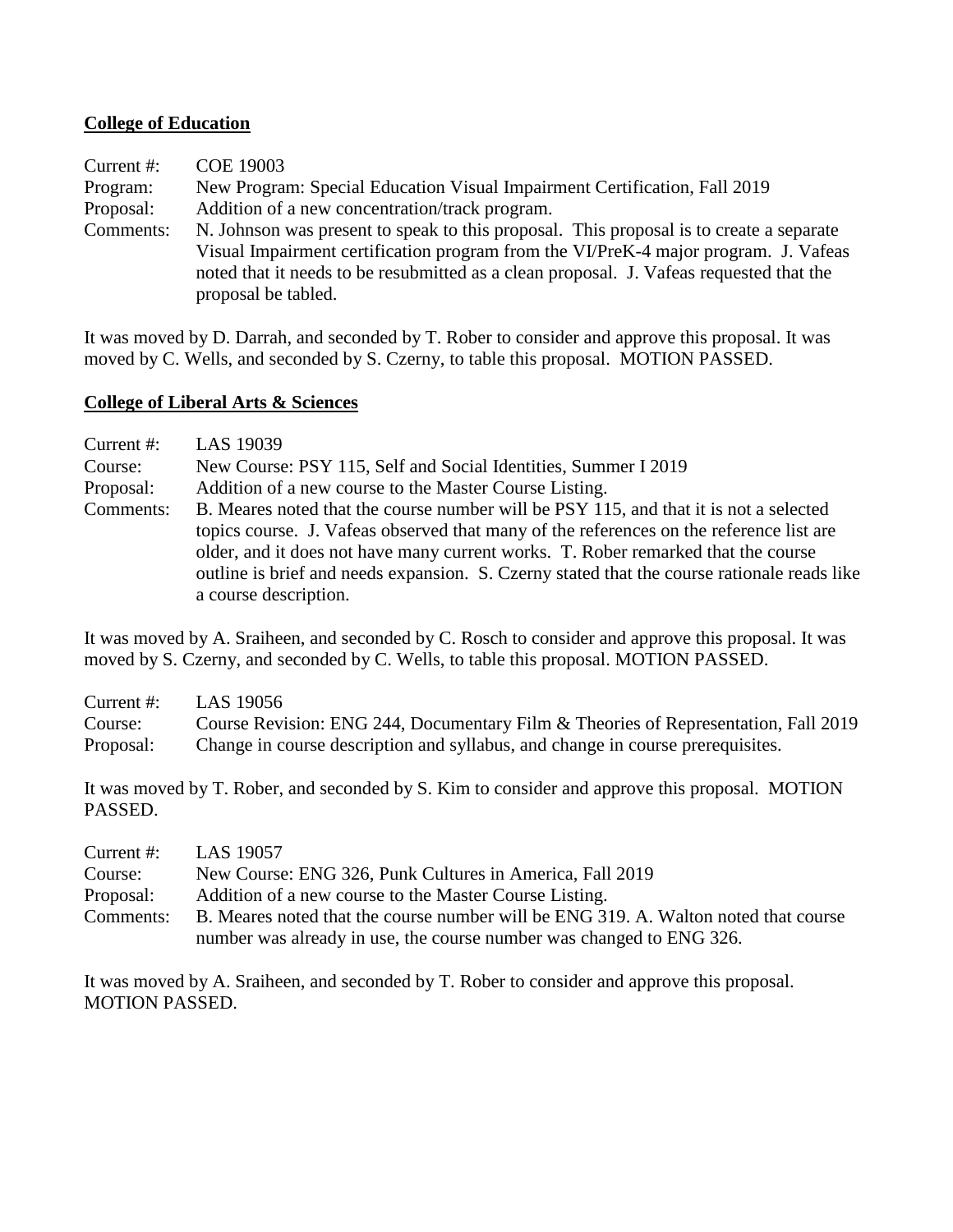Current #: LAS 19058 Course: Course Revision: WRI 207, Writing for the Workplace, Fall 2019 Proposal: Change in course description and syllabus, and change in course prerequisites. Comments: J. Voccola and A. Vogel were present to speak to this proposal. It was noted that while this proposal is also requesting inclusion in the Gen Ed program, the committee will only review course changes at this time. All course changes must be completed before the department may request inclusion in the Gen Ed program, which requires a separate proposal being approved by the Gen Ed Committee prior to being sent to UCC for approval.

It was moved by T. Rober, and seconded by A. Sraiheen to consider and approve this proposal. MOTION PASSED.

Current #: LAS 19059 Course: New Course: WRI 235, Lyric Writing Proposal: Addition of a new course to the Master Course Listing. Comments: J. Voccola and A. Vogel were present to speak to this proposal. It was noted that while this proposal is also requesting inclusion in the Gen Ed program, the committee will only review course changes at this time. All course changes must be completed before the department may request inclusion in the Gen Ed program, which requires a separate proposal being approved by the Gen Ed Committee prior to being sent to UCC for approval. There was a question about the prerequisite, and it was clarified to read "ENG 23 or ENG 24 or ENG 25 or CMP 100-level."

It was moved by T. Rober, and seconded by R. Perkins to consider and approve this proposal. MOTION PASSED.

| Current $#$ : | LAS 19061                                                                                                                                                                                                                                                                    |
|---------------|------------------------------------------------------------------------------------------------------------------------------------------------------------------------------------------------------------------------------------------------------------------------------|
| Course:       | Course Revision: WRI 400, Creative Writing Workshop, Theory & Practice, Fall 2019                                                                                                                                                                                            |
| Proposal:     | Change in course description and syllabus, and change in course prerequisites.                                                                                                                                                                                               |
| Comments:     | J. Voccola and A. Vogel were present to speak to this proposal. There was a question<br>about the prerequisites phrasing, and if there were any prerequisites required for graduate<br>level students. The prerequisites were clarified to read: "ENG 23 or ENG 24 or ENG 25 |
|               | or any CMP 100-level course; and WRI 108; or graduate status."                                                                                                                                                                                                               |

It was moved by T. Rober, and seconded by A. Sraiheen to consider and approve this proposal. MOTION PASSED.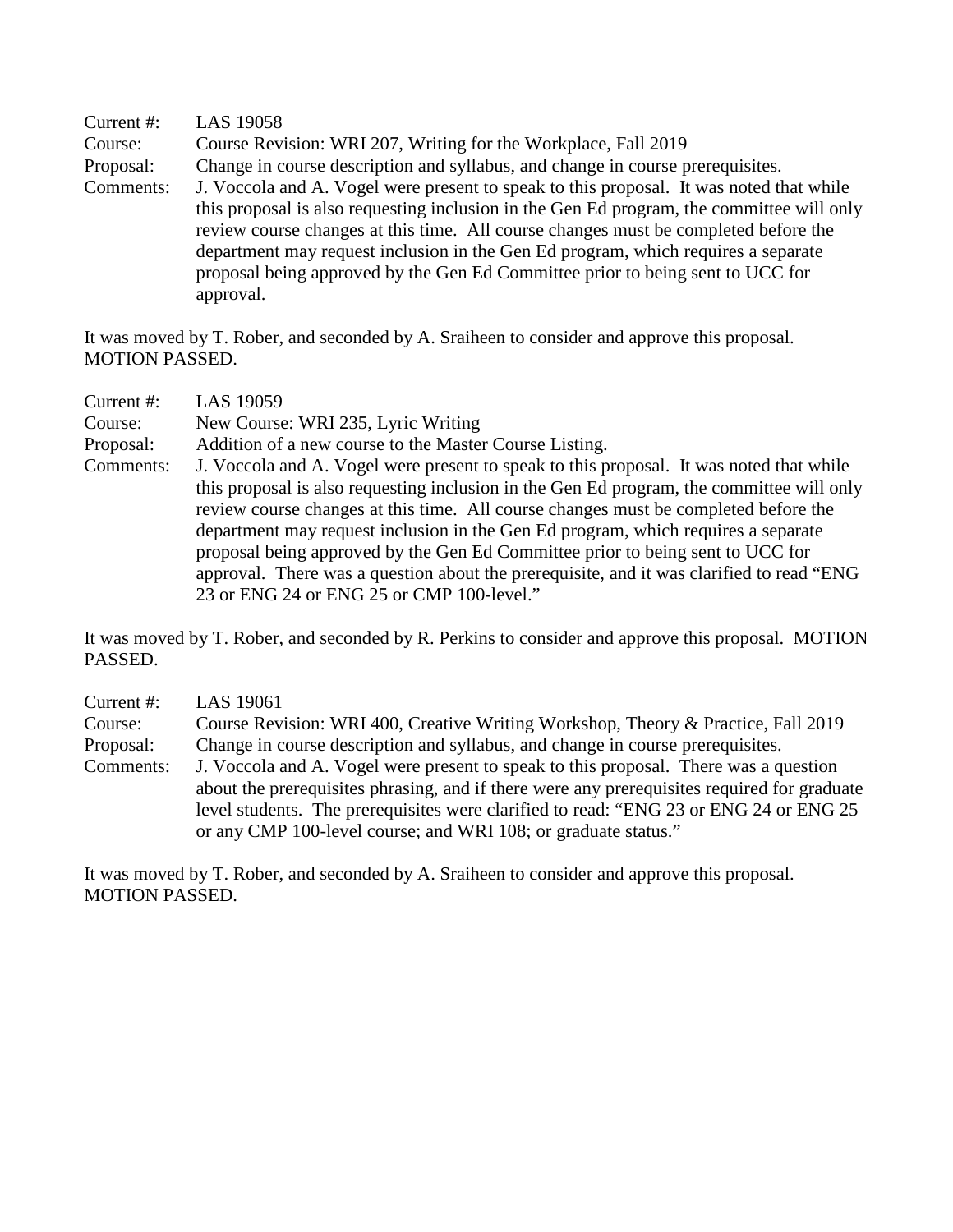Current #: LAS 19062 Course: New Course: WRI 330, Writing the Novel, Fall 2019 Proposal: Addition of a new course to the Master Course Listing. Comments: J. Voccola and A. Vogel were present to speak to this proposal. B. Meares noted the course number will be WRI 330. It was suggested by the committee to add a semicolon before the work "and" in the prerequisites for clarity.

It was moved by T. Rober, and seconded by S. Kim to consider and approve this proposal. MOTION PASSED.

Current #: LAS 19076

Program: New Program: BS/MS Information Technology, Fall 2019

- Proposal: Addition of a new bachelor and master's major program.
- Comments: L. Frye was present to speak to this proposal. T. Witryk asked if students are admitted to both the BS and MS at the same time, and L. Frye responded they are not, that students are admitted to the BS first, and can enter the MS program in their senior year, at which point their major would change to BS/MS Information Technology, and the student would earn 2 degrees in a 4+1 program. A. Sraiheen asked if this program is open to alumni coming back, and L. Frye stated those students would enter the MS program only, not the BS/MS program. By using the BS/MS program, undergraduate students benefit by not needing to take GRE exams and go through the graduate admissions process, and can transfer undergraduate credits to the graduate program that qualify. C. Wells asked if the department is submitting a proposal to go to PASSHE, and L. Frye responded that it is in the Dean's Office.

It was moved by A. Sraiheen, and seconded by D. Darrah to consider and approve this proposal. MOTION PASSED.

| Current #: | LAS 19077                                                                               |
|------------|-----------------------------------------------------------------------------------------|
| Program:   | New Program: MS Information Technology, Fall 2019                                       |
| Proposal:  | Addition of a new major program.                                                        |
| Comments:  | L. Frye was present to speak to this program. L. Frye noted that the department is      |
|            | separating tracks from its main major program into individual major programs. J. Vafeas |
|            | asked how many credits the program will be, and L. Frye responded 30 credits.           |

It was moved by T. Rober, and seconded by D. Darrah to consider and approve this proposal. MOTION PASSED.

| Current #: | LAS 19083                                                          |
|------------|--------------------------------------------------------------------|
| Course:    | Course Revision: POL 538, Program and Policy Evaluation, Fall 2019 |
| Proposal:  | Change in course prerequisites.                                    |

It was moved by A. Sraiheen, and seconded by R. Perkins to consider and approve this proposal. MOTION PASSED.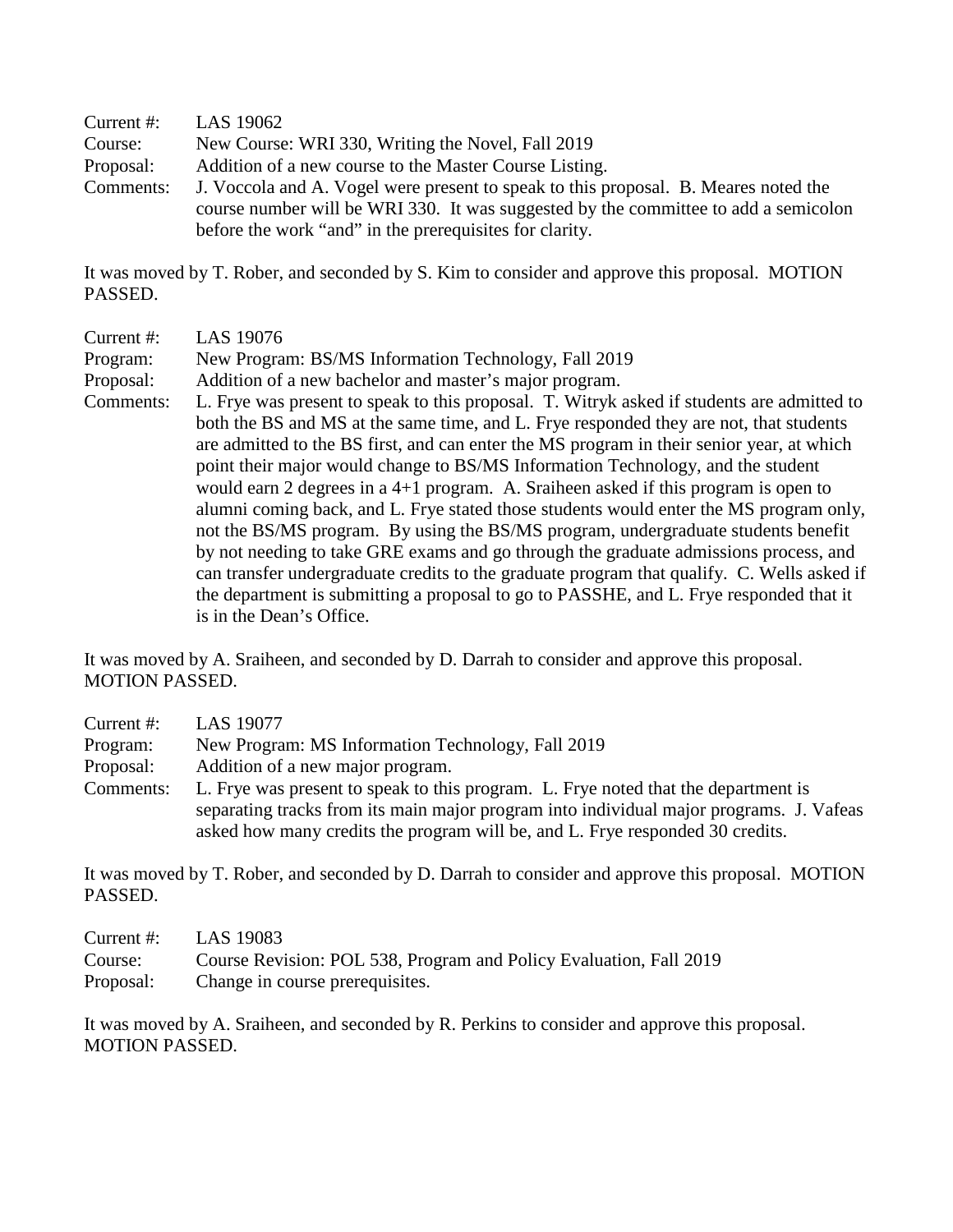Current #: LAS 19089 Course: New Course: CMP 202, Analytical Writing, Fall 2019 Proposal: Addition of a new course to the Master Course Listing. Comments: A. Bäck and J. Lizza were present to speak to this proposal. B. Meares noted that the course number will be CMP 202. It was noted that while this proposal is also requesting inclusion in the Gen Ed program, the committee will only review the new course proposal at this time. All course changes, including new course proposals, must be completed before the department may request inclusion in the Gen Ed program, which requires a separate proposal being approved by the Gen Ed Committee prior to being sent to UCC for approval. L. Weckerle said that at Gen Ed they suggested a change in title, since it is focused on Philosophical Writing, not Analytical Writing. A. Bäck argued that it is Analytical Writing, but within a Philosophy context, and that this change can be discussed and considered at Gen Ed. L. Weckerle noted that those changes must be done and approved at UCC prior to submitting the Gen Ed request through the curriculum process. J. Vafeas requested this proposal be tabled for any additional changes to be submitted and updated to be considered by UCC.

It was moved by A. Sraiheen, and seconded by S. Kim to consider and approve this proposal. It was moved by C. Rosch, and seconded by L. Weckerle, to table this proposal. MOTION PASSED.

| Current $#$ : | LAS 19093                                                                           |
|---------------|-------------------------------------------------------------------------------------|
| Course:       | Course Revision: ENG 108, Poetry and Poetics, Fall 2019                             |
| Proposal:     | Change in course description, change in course syllabus, and change in course       |
|               | prerequisites.                                                                      |
| Comments:     | A. Vogel was present to speak to this proposal. J. Stanley recommended removing the |
|               | Gen Ed requirements from the course description.                                    |

It was moved by T. Rober, and seconded by C. Rosch to consider and approve this proposal. MOTION PASSED.

| Current $#$ : | LAS 19095                                                                                                                                                                                                                                                                                                                                                                                                                                                                                                                                                                                                                                                       |
|---------------|-----------------------------------------------------------------------------------------------------------------------------------------------------------------------------------------------------------------------------------------------------------------------------------------------------------------------------------------------------------------------------------------------------------------------------------------------------------------------------------------------------------------------------------------------------------------------------------------------------------------------------------------------------------------|
| Course:       | New Course: ENG 144, Comics Studies, Fall 2019                                                                                                                                                                                                                                                                                                                                                                                                                                                                                                                                                                                                                  |
| Proposal:     | Addition of a new course to the Master Course Listing.                                                                                                                                                                                                                                                                                                                                                                                                                                                                                                                                                                                                          |
| Comments:     | A. Bleach and A. Vogel were present to speak to this proposal. It was noted that while                                                                                                                                                                                                                                                                                                                                                                                                                                                                                                                                                                          |
|               | this proposal is also requesting inclusion in the Gen Ed program, the committee will only<br>review the new course proposal at this time. All course changes, including new course<br>proposals, must be completed before the department may request inclusion in the Gen Ed<br>program, which requires a separate proposal being approved by the Gen Ed Committee<br>prior to being sent to UCC for approval. T. Witryk asked about the prerequisites, and the<br>prerequisites were clarified to read: "100-level CMP or ENG 23 or ENG 24 or ENG 25".<br>B. Meares noted that the course number will be ENG 144, and the title should be<br>"Comics Studies." |

It was moved by T. Rober, and seconded by D. Darrah to consider and approve this proposal. MOTION PASSED.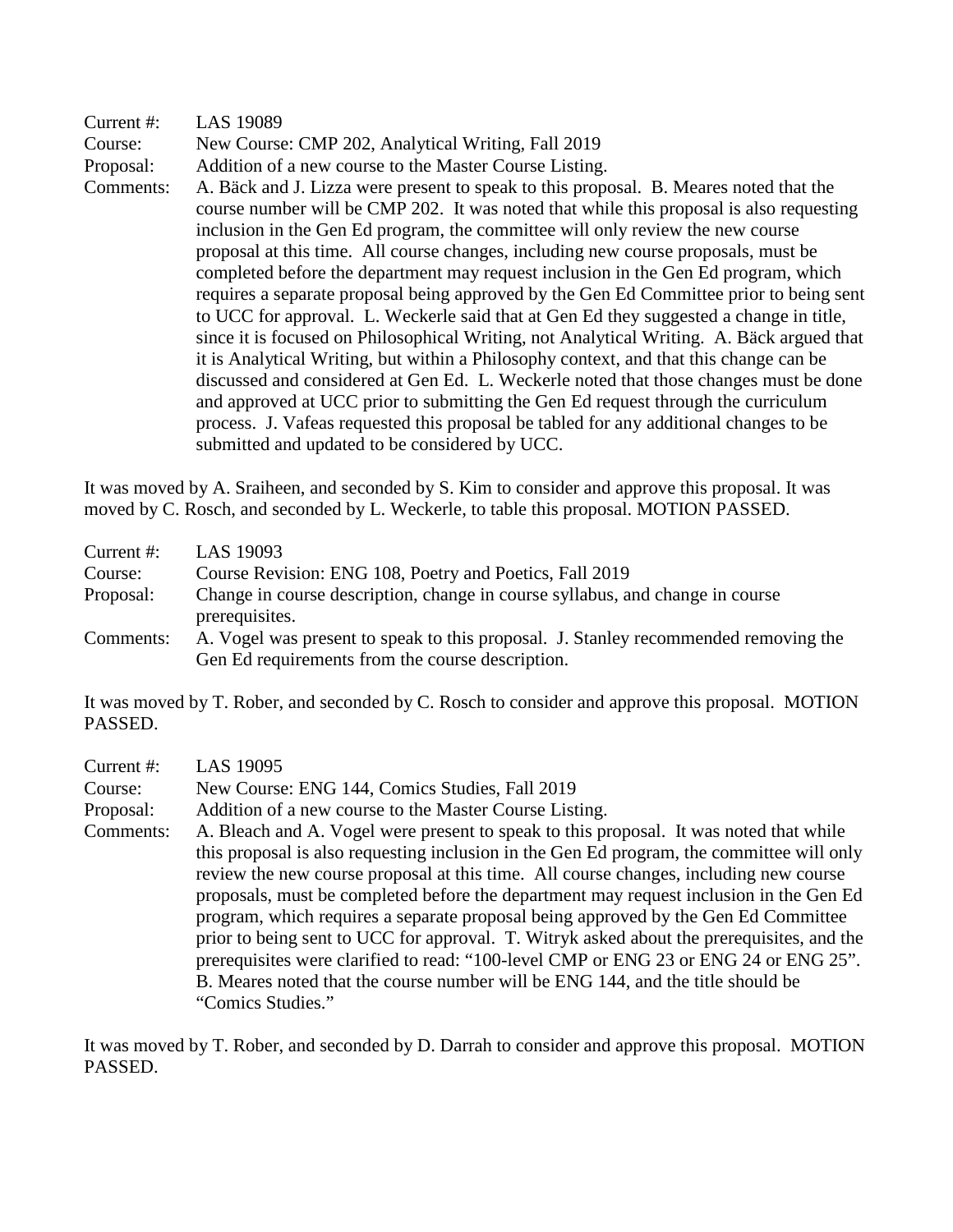| Current $#$ : | <b>LAS 19097</b>                                                                  |
|---------------|-----------------------------------------------------------------------------------|
| Course:       | Course Revision: BIO 140, Biology and Society, Fall 2019                          |
| Proposal:     | Change in course description, and change in course prerequisites.                 |
| Comments:     | C. Rosch was present to speak to this proposal. C. Rosch stated there will be no  |
|               | prerequisites for this course, the department is requesting to remove BIO 10 as a |
|               | prerequisite.                                                                     |

It was moved by D. Darrah, and seconded by C. Rosch to consider and approve this proposal. MOTION PASSED.

The following proposals were moved by D. Darrah, and seconded by A. Sraiheen, to consider and approve as a block. MOTION PASSED.

| LAS 19098        | Proposal: | Course Revision: CSC 310, Programming Languages, Fall 2019<br>Change in course prerequisites.                   |
|------------------|-----------|-----------------------------------------------------------------------------------------------------------------|
| LAS 19099        | Proposal: | Course Revision: CSC 311, Computer Networks, Fall 2019<br>Change in course prerequisites.                       |
| LAS 19100        | Proposal: | Course Revision: CSC 325, Introduction to Computer Science Theory, Fall 2019<br>Change in course prerequisites. |
| <b>LAS 19101</b> | Proposal: | Course Revision: CSC 341, Introduction to Information Security, Fall 2019<br>Change in course prerequisites.    |
| LAS 19102        | Proposal: | Course Revision: CSC 351, Digital Forensics, Fall 2019<br>Change in course prerequisites.                       |

# **ADJOURNMENT**

J. Vafeas declared the meeting in recess until Thursday, March 7, 2018, at 11 am in SUB 312.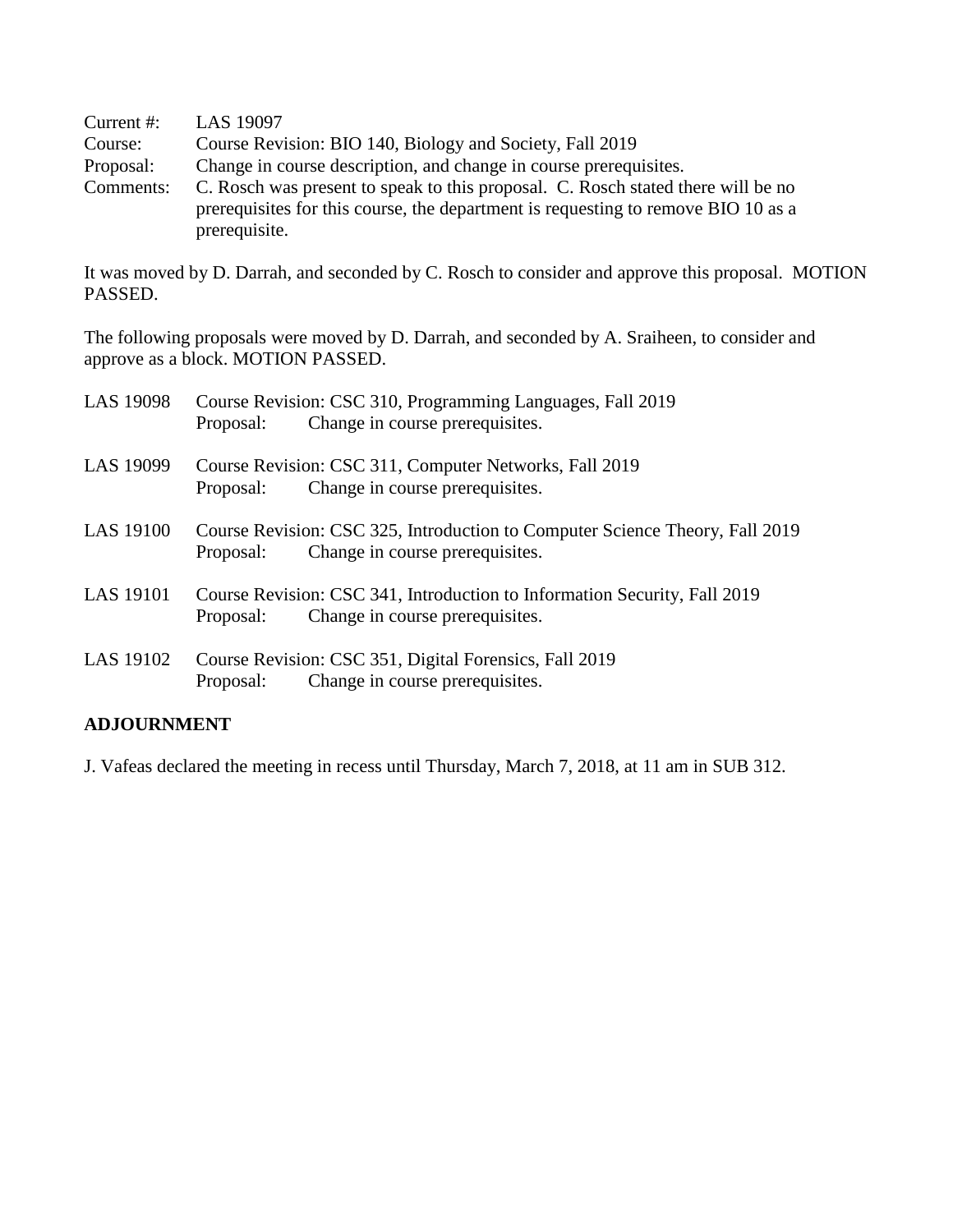# **KUTZTOWN UNIVERSITY UNIVERSITY CURRICULUM COMMITTEE**

# **Minutes of March 7, 2018**

J. Vafeas called the meeting to order stating that there was a quorum.

**PRESENT:** Sue Czerny, Soojin Kim, Emily Murray, Roseanne Perkins, R. Todd Rober, Cristen Rosch, Abdul Sraiheen, John Stanley, Mary Jo Stere, John Vafeas, and Lisa Weckerle

**ABSENT:** Jason Crockett

**ALSO IN ATTENDANCE:** Bethany French, Michael Johnston, Brian Meares, Jessica Robinson, David Rogers, Brad Shope, Amy Walton, and Ted Witryk

### **NEW BUSINESS**

### **College of Visual & Performing Arts**

| Current $#$ : | VPA 19030                                                    |
|---------------|--------------------------------------------------------------|
| Course:       | New Course: COM 243, Social Games & Communication, Fall 2019 |
| Proposal:     | Addition of a new course to the Master Course Listing.       |
| Comments:     | B. Meares noted that the course number will be COM 243.      |

It was moved by L. Weckerle, and seconded by A. Sraiheen to consider and approve this proposal. MOTION PASSED.

The following proposals were moved by A. Sraiheen, and seconded by R. Perkins, to consider and approve as a block. MOTION PASSED.

| VPA 19035        | Course Revision: MUS 102, Harmony and Theory I, Fall 2019<br>Change in course description, syllabus, and prerequisites.<br>Proposal:<br>T. Rober noted that students taking MUS 101 concurrently is a suggestion,<br>Comments:<br>not a co-requisite. |
|------------------|-------------------------------------------------------------------------------------------------------------------------------------------------------------------------------------------------------------------------------------------------------|
| VPA 19036        | Course Revision: MUS 202, Harmony and Theory II, Fall 2019<br>Change in course description, syllabus, and prerequisites.<br>Proposal:                                                                                                                 |
| <b>VPA 19037</b> | Course Revision: MUS 214, Harmony and Theory III, Fall 2019<br>Change in course description, syllabus, and prerequisites.<br>Proposal:                                                                                                                |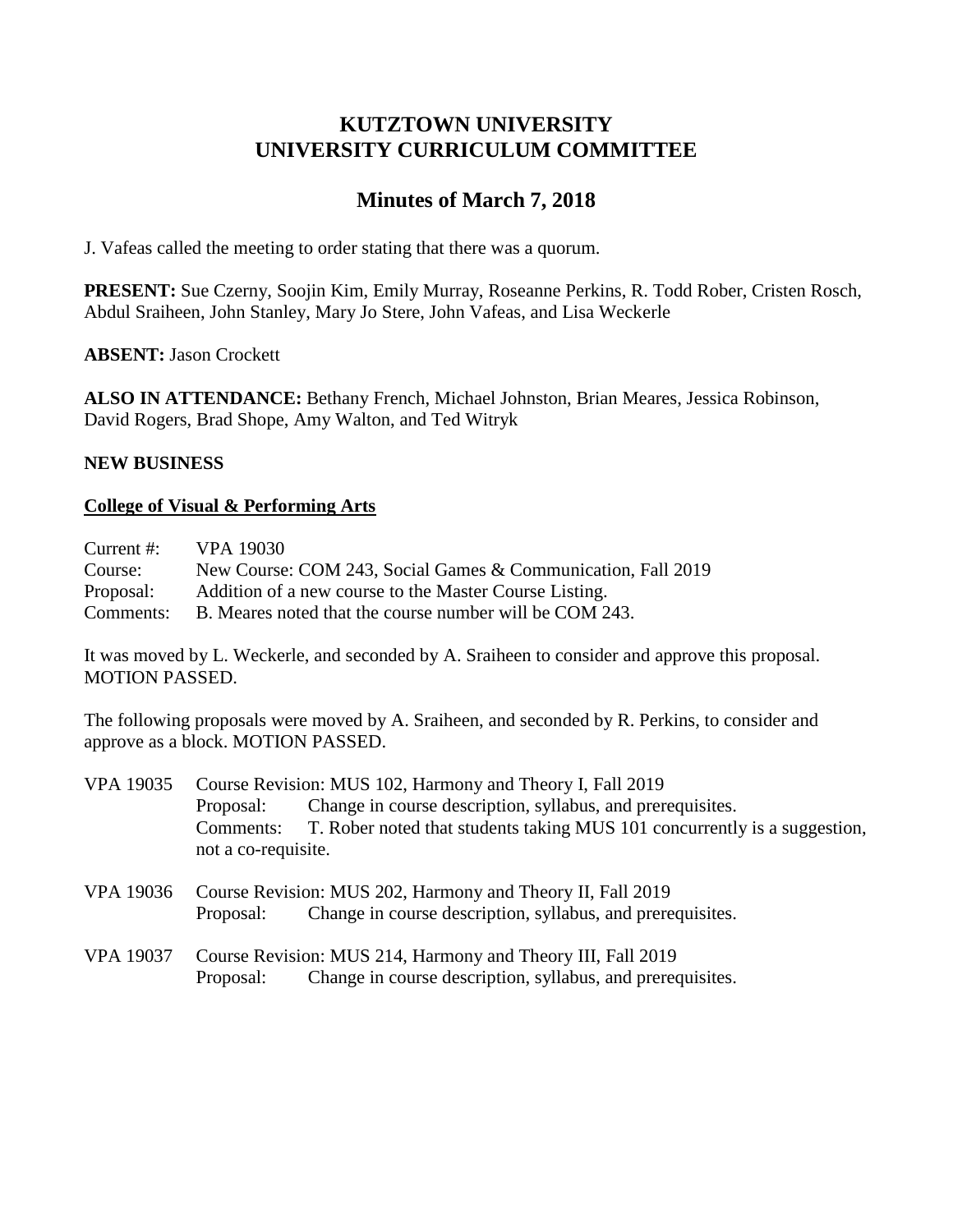Current #: VPA 19038

Course: Course Revision: APD 171CP, Intro to 3D Modeling and Rendering, Spring 2020 Proposal: Change in course title, prefix, and prerequisites.

Comments: D. Rogers was present to speak to this proposal. T. Witryk had questions about the prerequisites and who is allowed to take the course, D. Rogers remarked that it will be open to certain majors. T. Witryk also reiterated that changed prerequisites should be included in the summary of request, and listed with the old prerequisites followed by the new prerequisites to avoid any confusion. D. Rogers noted that the new prerequisites for this course are on the attached new syllabus.

It was moved by T. Rober, and seconded by C. Rosch to consider and approve this proposal. MOTION PASSED.

The following proposals were moved by A. Sraiheen, and seconded by C. Rosch, to consider and approve as a block. MOTION PASSED.

| <b>VPA 19045</b>                                 | Program Moratorium: BFA in Crafts, Fall 2019<br>Change in program status to place in moratorium<br>Proposal:<br>D. Rogers was present to speak to this proposal.<br>Comments:                                                                                                                                                                                                                                                                                         |
|--------------------------------------------------|-----------------------------------------------------------------------------------------------------------------------------------------------------------------------------------------------------------------------------------------------------------------------------------------------------------------------------------------------------------------------------------------------------------------------------------------------------------------------|
| <b>VPA 19046</b>                                 | Program Moratorium: Crafts Minor, Fall 2019<br>Change in program status to place in moratorium.<br>Proposal:<br>D. Rogers was present to speak to this proposal.<br>Comments:                                                                                                                                                                                                                                                                                         |
| Current #:<br>Program:<br>Proposal:<br>Comments: | <b>VPA 19048</b><br>Program Revision: Art Education UVPAARTED, Spring 2020<br>Change in major program requirements.<br>J. Vafeas noted that the statement about the minimum number of credits to complete the<br>major is missing. It is PASSHE policy that students graduate with a minimum of 120<br>credits. T. Rober proposed an amendment to add a statement to the check sheet that<br>requires a minimum of 122 credits to complete this major; motion passed. |

It was moved by C. Rosch, and seconded by T. Rober to consider and approve this proposal. MOTION PASSED.

| Current $#$ : | <b>VPA 19049</b>                                                               |
|---------------|--------------------------------------------------------------------------------|
| Program:      | Program Revision: Art Education/Alternative Settings UVPAARTEDA, Spring 2020   |
| Proposal:     | Change in major program requirements.                                          |
| Comments:     | The committee agreed to the same amendment as in VPA 19048, to add the minimum |
|               | credit statement to the program check sheet.                                   |

It was moved by A. Sraiheen, and seconded by C. Rosch to consider and approve this proposal. MOTION PASSED.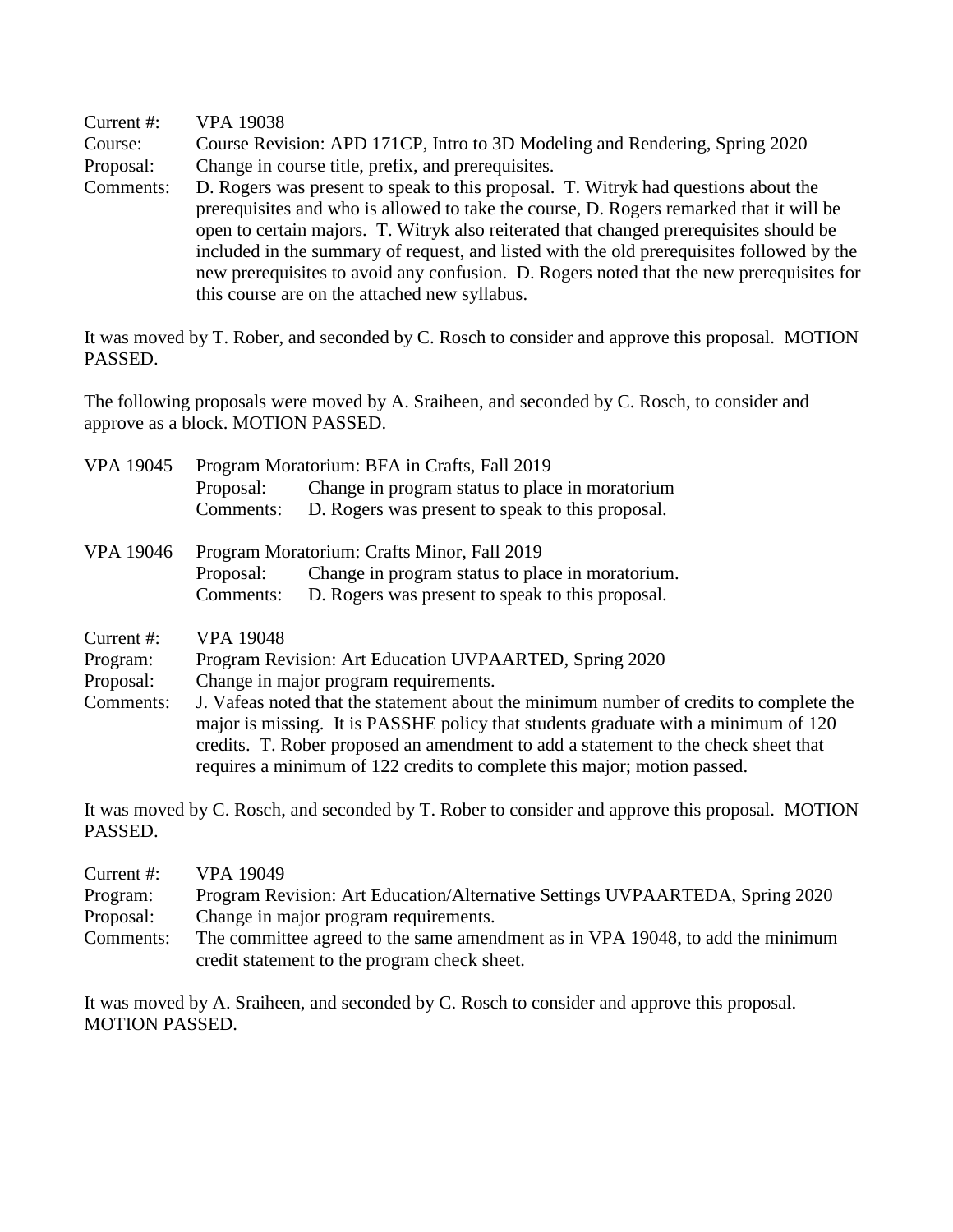| Current #: | <b>VPA 19050</b>                                                                            |
|------------|---------------------------------------------------------------------------------------------|
| Course:    | New Course: APD 341, Visual Storytelling Studio I, Fall 2019                                |
| Proposal:  | Addition of a new course to the Master Course Listing.                                      |
| Comments:  | J. Vafeas and T. Witryk reiterated that departments are required to use a separate          |
|            | proposal for each individual course, and that this proposal will be considered only for the |
|            | first course listed, APD 341. All other courses need to be sent through the curriculum      |
|            | process individually with their own unique proposals and ID numbers. J. Vafeas also         |
|            | stated that the proposals need to specify if the courses are repeatable or for variable     |
|            | credits.                                                                                    |

It was moved by L. Weckerle, and seconded by C. Rosch to consider and approve this proposal. MOTION PASSED.

| Current #: | <b>VPA 19051</b>                                                                                                                                                                                                                                                                                                                                                                                                                                                                                                                                                                       |
|------------|----------------------------------------------------------------------------------------------------------------------------------------------------------------------------------------------------------------------------------------------------------------------------------------------------------------------------------------------------------------------------------------------------------------------------------------------------------------------------------------------------------------------------------------------------------------------------------------|
| Course:    | New Course: APD 351, 3D Modeling and Rendering Studio I, Spring 2020                                                                                                                                                                                                                                                                                                                                                                                                                                                                                                                   |
| Proposal:  | Addition of a new course to the Master Course Listing.                                                                                                                                                                                                                                                                                                                                                                                                                                                                                                                                 |
| Comments:  | D. Rogers was present to speak to this proposal. J. Vafeas noted this proposal has the<br>same issues as VPA 19050, and only the first course, APD 351, will be considered for<br>this proposal. D. Rogers asked about why they cannot send a series this way when the<br>course descriptions are so similar. T. Witryk answered that the descriptions should not be<br>identical, otherwise they cannot be separate courses, and the UCC cannot accept series of<br>courses because it creates issues in the processing and filing of what change is associated<br>with which course. |

It was moved by A. Sraiheen, and seconded by T. Rober to consider and approve this proposal. MOTION PASSED.

| Current #: | <b>VPA 19055</b>                                                                      |
|------------|---------------------------------------------------------------------------------------|
| Course:    | Course Revision: CTM 160, Cinematography, Fall 2019                                   |
| Proposal:  | Change in course credit hours, and change in course clock hours (LHE).                |
| Comments:  | M. Johnston was present to speak to this proposal. M. Johnston noted that the LHE is  |
|            | being increased from 3 to 4, and the Dean instructed him to include the LHE change in |
|            | this proposal.                                                                        |

It was moved by T. Rober, and seconded by S. Kim to consider and approve this proposal. MOTION PASSED.

| Current $#$ : | <b>VPA 19056</b>                                                                                                                                                              |
|---------------|-------------------------------------------------------------------------------------------------------------------------------------------------------------------------------|
| Course:       | Course Revision: CTM 205, Narrative Video Production, Fall 2019                                                                                                               |
| Proposal:     | Change in course credit hours, and change in course clock hours (LHE).                                                                                                        |
| Comments:     | M. Johnston was present to speak to this proposal. M. Johnston noted that the LHE is<br>being increased from 3 to 4, and the Dean instructed him to include the LHE change in |
|               | this proposal.                                                                                                                                                                |

It was moved by A. Sraiheen, and seconded by T. Rober to consider and approve this proposal. MOTION PASSED.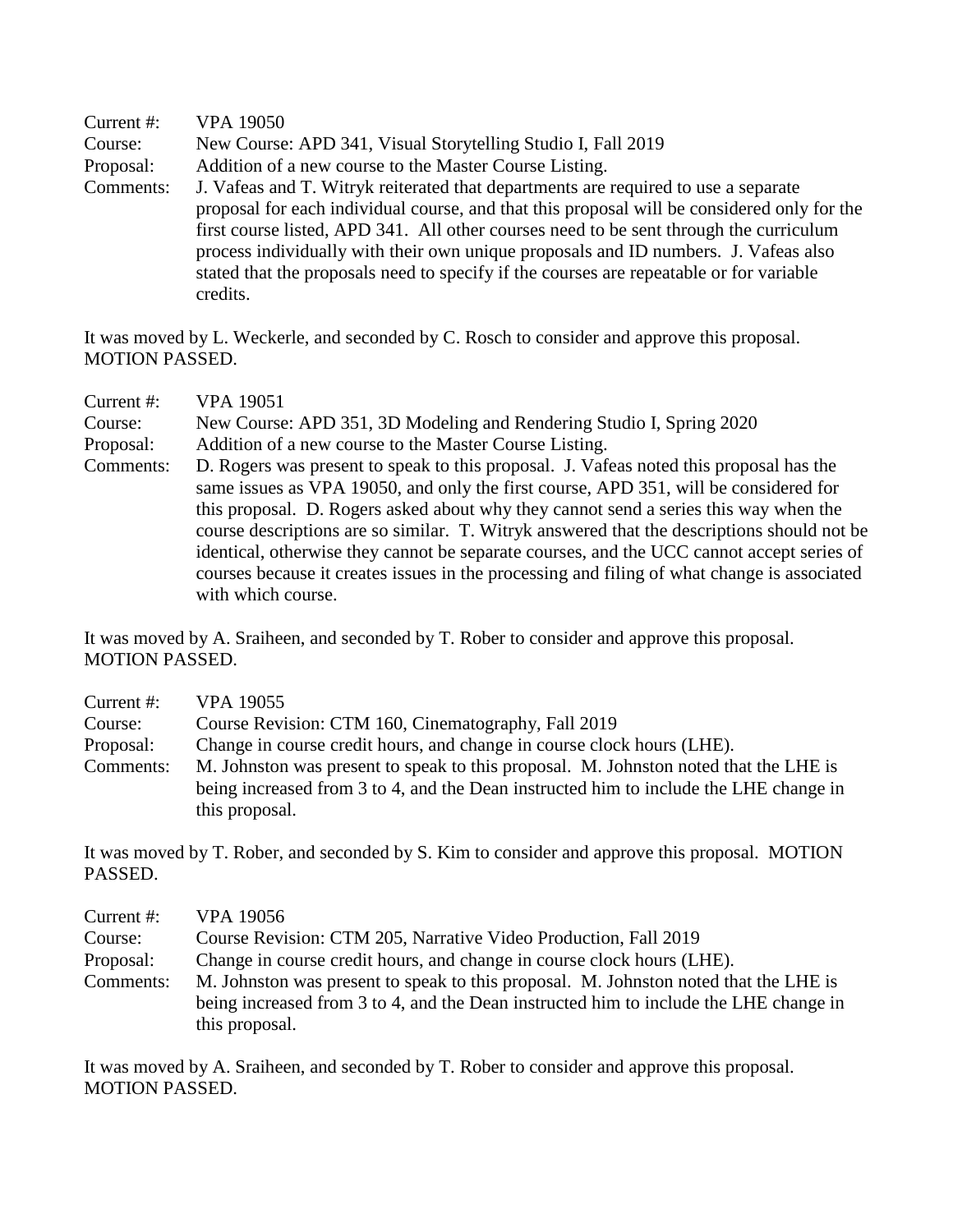Current #: VPA 19061 Course: Course Revision: CTM 325, Comedy Writing and Production for Sitcoms and Screen Media, Fall 2019

Proposal: Change in course description, syllabus, and prerequisites.

It was moved by T. Rober, and seconded by S. Kim to consider and approve this proposal. MOTION PASSED.

| Current $#$ : | VPA 19062                                                                          |
|---------------|------------------------------------------------------------------------------------|
| Course:       | <b>Omnibus Course Archive: Omnibus VPA Courses to Archival, Fall 2019</b>          |
| Proposal:     | Change in multiple course statuses to archive.                                     |
| Comments:     | T. Witryk asked about the difference between moratorium and archive, and B. Meares |
|               | replied that archive is used for courses, and moratorium is used for programs.     |

It was moved by A. Sraiheen, and seconded by S. Kim to consider and approve this proposal. MOTION PASSED.

| Current $#$ : | VPA 19063                                                                  |
|---------------|----------------------------------------------------------------------------|
| Course:       | Course Revision: CTM 220, Media Law & Ethics in the Digital Age, Fall 2019 |
| Proposal:     | Change in course description, syllabus, and prerequisites.                 |

It was moved by S. Kim, and seconded by C. Rosch to consider and approve this proposal. MOTION PASSED.

# **ANNOUNCEMENTS**

# **General Education**

GEC 19002 General Education: FYS Courses, Fall 2019 Comments: J. Stanley was present to speak to this proposal. It was noted that this proposal was listed on the Agenda incorrectly, and is an Announcement, not New Business. A. Sraiheen noted that there was a typo and that "SPT 1100-1099" should be corrected to "SPT 1100-1199." J. Vafeas asked how many times an FYS course may be taught, and J. Stanley responded there is no limit, just that they are required to go through the General Education Committee process.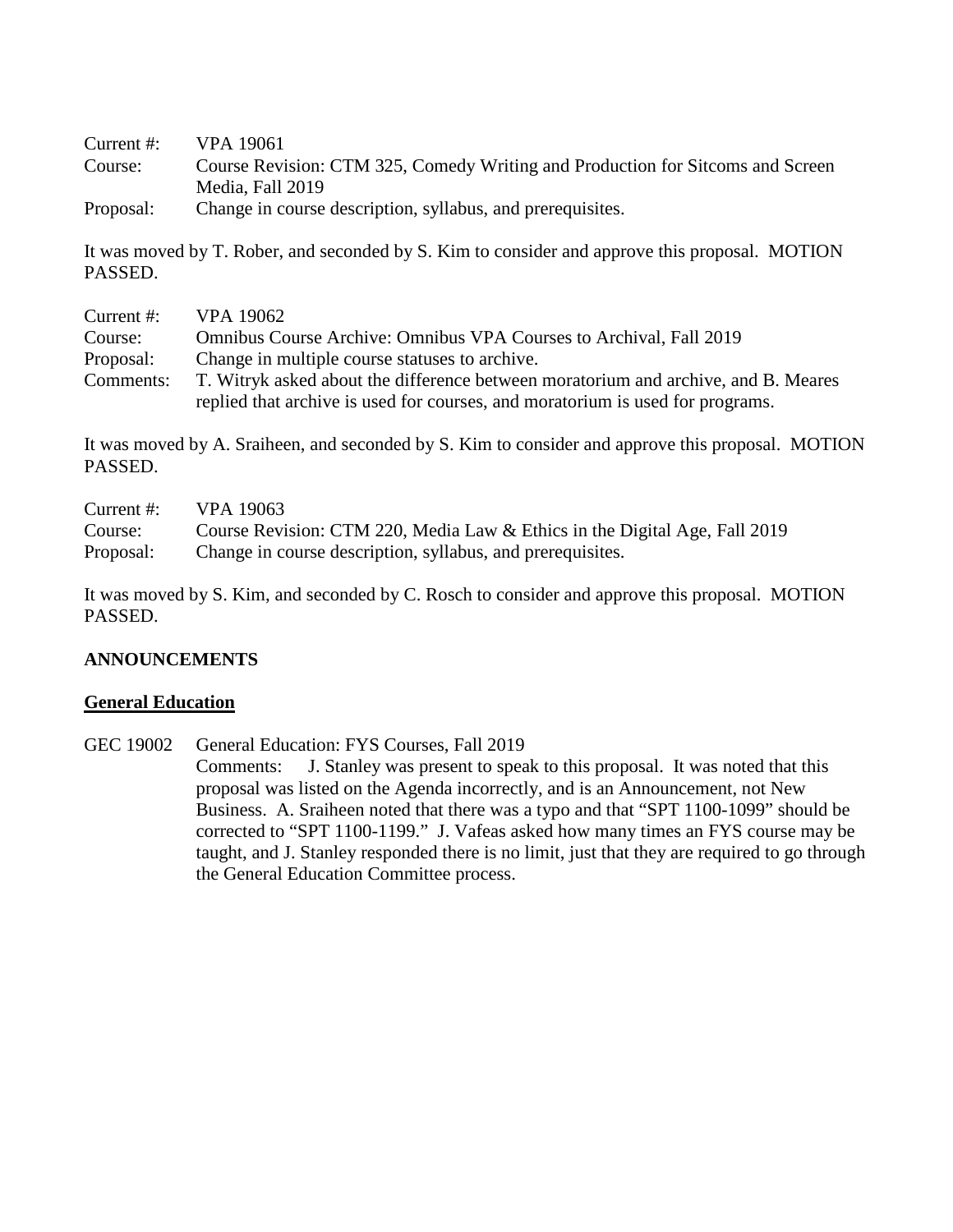#### **NEW BUSINESS**

#### **College of Liberal Arts & Sciences**

| Current $#$ : | LAS 19051                                                                                |  |  |
|---------------|------------------------------------------------------------------------------------------|--|--|
| Course:       | Course Revision: POL 227WI, The Causes of War, Fall 2019                                 |  |  |
| Proposal:     | Change in course prerequisites.                                                          |  |  |
| Comments:     | J. Vafeas noted that the committee is only considering the course revision, and not the  |  |  |
|               | General Education part of the proposal. Once the course revision is approved, the course |  |  |
|               | may be submitted in a separate proposal through the curriculum process for approval to   |  |  |
|               | be included in the Gen Ed program. The prerequisites were clarified to read: "ENG 23 or  |  |  |
|               | ENG 24 or ENG 25 or CMP 100-level"                                                       |  |  |

It was moved by L. Weckerle, and seconded by C. Rosch to consider and approve this proposal. MOTION PASSED.

### **Distance Education Offerings**

The following proposals were moved by A. Sraiheen, and seconded by T. Rober, to consider and approve as a block. MOTION PASSED.

| <b>COB 19083</b> | Proposal:                                                                                                                                                                               | Distance Education Offering: BUS 520, Health Services Administration, Fall 2019<br>Request to offer an existing course via Distance Education.   |  |
|------------------|-----------------------------------------------------------------------------------------------------------------------------------------------------------------------------------------|--------------------------------------------------------------------------------------------------------------------------------------------------|--|
| LAS 19132        | Proposal:                                                                                                                                                                               | Distance Education Offering: PHI 113, Environmental Philosophy, Summer I, 2019<br>Request to offer an existing course via Distance Education.    |  |
| <b>VPA 19057</b> | 2019<br>Proposal:                                                                                                                                                                       | Distance Education Offering: CTM 220, Media Law & Ethics in the Digital Age, Fall<br>Request to offer an existing course via Distance Education. |  |
| <b>VPA 19059</b> | Distance Education Offering: CTM 010, Introduction to Cinema, Television and Media<br>Production, Fall 2019<br>Request to offer an existing course via Distance Education.<br>Proposal: |                                                                                                                                                  |  |
| <b>VPA 19060</b> | Proposal:                                                                                                                                                                               | Distance Education Offering: CTM 206, Masterpieces in Film History, Fall 2019<br>Request to offer an existing course via Distance Education.     |  |

#### **ANNOUNCEMENTS**

#### **General Education**

- LAS 19053 General Education: PHI 105CDWI, Medieval Philosophy, Fall 2019
- LAS 19054 General Education: PHI 116CTWI, Ancient Philosophy, Fall 2019